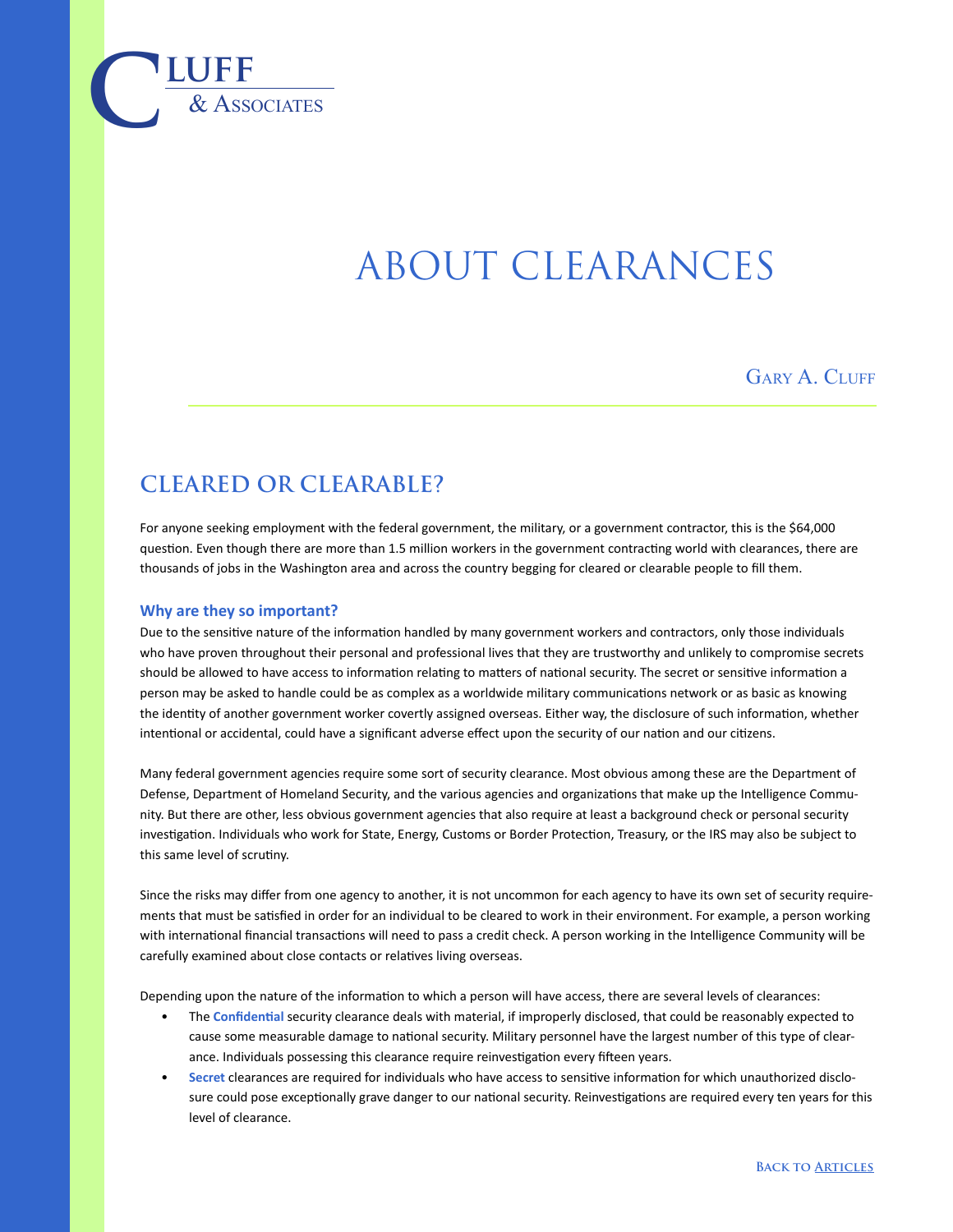## **About Clearances: Cleared or Clearable?**

• **Top Secret** information is deemed to be so sensitive that unauthorized disclosure could be expected to cause exceptionally grave damage to our national security. People with this level of clearance are reinvestigated every five years.

#### **How do I get a clearance?**

 $\overline{\text{LUFF}}$  **luff** 

No one can apply for a clearance on their own. The first step is to apply to work for a federal agency or government contractor. If the employer wants you to apply your skills on a government contract that requires a security clearance, the employer's security representative will work with you to initiate the security process. This can be a very long process—sometimes a year or more—so you should not expect instant gratification. And, it is the government, not your employer, who will decide if, and when, to issue that clearance.

The process usually begins with the completion of a lengthy questionnaire commonly referred to as the SF-86. Fortunately, the paper version has been replaced with an electronic version that can be downloaded on your home computer. For Confidential and Secret clearances, this usually encompasses the last seven years of the applicant's life. For Top Secret clearances, the last ten years is closely examined.

The next phase of the process involves the actual investigation of your background by a federal investigator with the necessary credentials to gain access to former employers, references, neighbors, etc. This individual will conduct an extensive personal interview with you as well.

For positions requiring access to highly sensitive information, a polygraph (lie detector test) may be required.

The final phase of the process is referred to as the adjudication. All of the data collected throughout the investigation is evaluated to determine loyalty, character, trustworthiness, and reliability, among other factors noted below. Complete and total honesty is essential throughout this process. Any suspicion of deception or dishonesty will delay, if not derail, the process.

#### **What factors are considered?**

For starters, if you don't have a clean record, you shouldn't even think about applying for a job requiring a clearance. Depending on the type of security clearance involved, items to be considered may include: verification of U.S. citizenship, search of federal records, criminal record checks with local law enforcement agencies, fingerprinting, credit checks, employer references, interviews with neighbors, and a personal interview. At higher levels, a medical and psychological exam and polygraph test may be required.

People who have a criminal record, a history of substance abuse, a bad credit record or personal bankruptcy, or a checkered employment record are generally considered to be at risk of blackmail or subject to compromise by foreign agents or people who wish to undermine the United States government.

There are a few "show-stoppers" that will prevent an individual from ever being granted a clearance. They include:

- A conviction for a crime leading to a sentence of one or more years of imprisonment regardless of actual time served
- Evidence of current/recent use of or addiction to controlled substances (illegal or prescribed drugs)
- Mental incompetence as determined by a mental health professional
- A dishonorable discharge from U. S. military service

Individuals who have one or more of these significant factors or other derogatory information in their background are well advised not to seek positions requiring a clearance. When an individual is denied a clearance, he or she may attempt to appeal the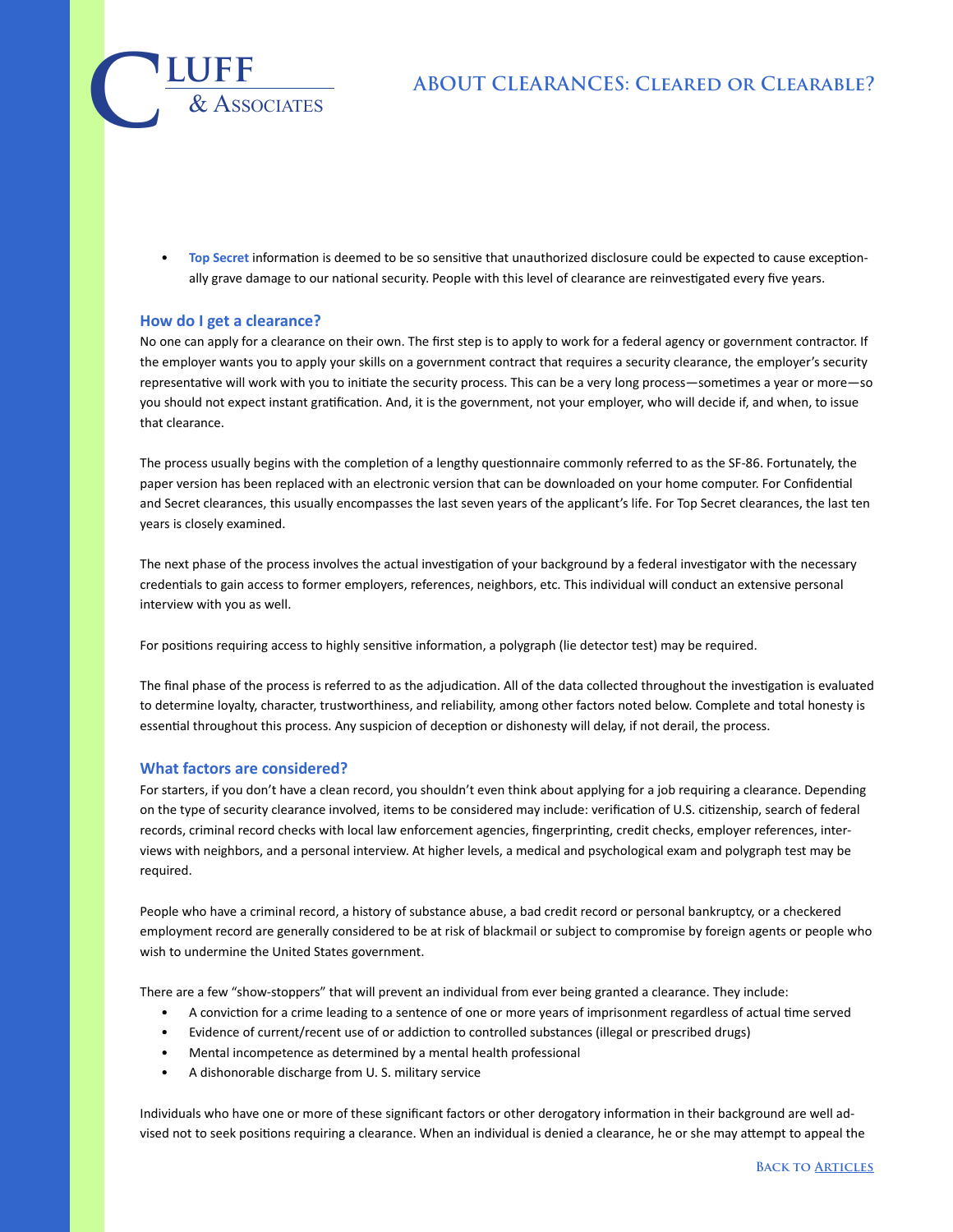# **About Clearances: Cleared or Clearable?**

 $\overline{\text{LUFF}}$  **luff** 

reason for denial in hopes of being reconsidered. However, even if this appeal process is successful, there may a one- or two-year waiting period before reapplication will be permitted.

#### **Why does it take so long?**

Primarily, due to the buildups of Homeland Security, Intelligence, and Defense, there are well over a half million people in process for clearances. Despite the fact that the Office of Personnel Management (OPM), Defense Security Service (DSS), and a number of subcontractors have been called into action, the sheer volume guarantees that, for most people, the process will be many months in duration.

Obviously, the less extensive background checks for Confidential and Secret clearances may only take a few months. For the more sensitive positions, it will not be uncommon for the process to take a year or more.

Individuals who are submitted for clearance processing should understand that there are a number of factors that can prolong an investigation. Some of the more common circumstances are:

- Having lived or worked in several different geographic locations or overseas
- Travel outside of the United States
- Relatives who live overseas
- Background information that is difficult to obtain or verify

#### **What's in it for me?**

Most recruiting experts believe that a person with a security clearance can command a salary of \$5000 to \$15,000 more than others in the same career field who do not possess a clearance. More importantly, due to the nearly recession-proof job market in the federal and government contracting arenas, an active security clearance almost guarantees an interview whenever a cleared individual decides to change employers.

Transferring a clearance from one employer to another usually requires only a few weeks. Employers, of course, know this and can benefit significantly if they can put a person to work on a government project immediately. That is why they always prefer to hire the cleared, rather than the clearable, candidate.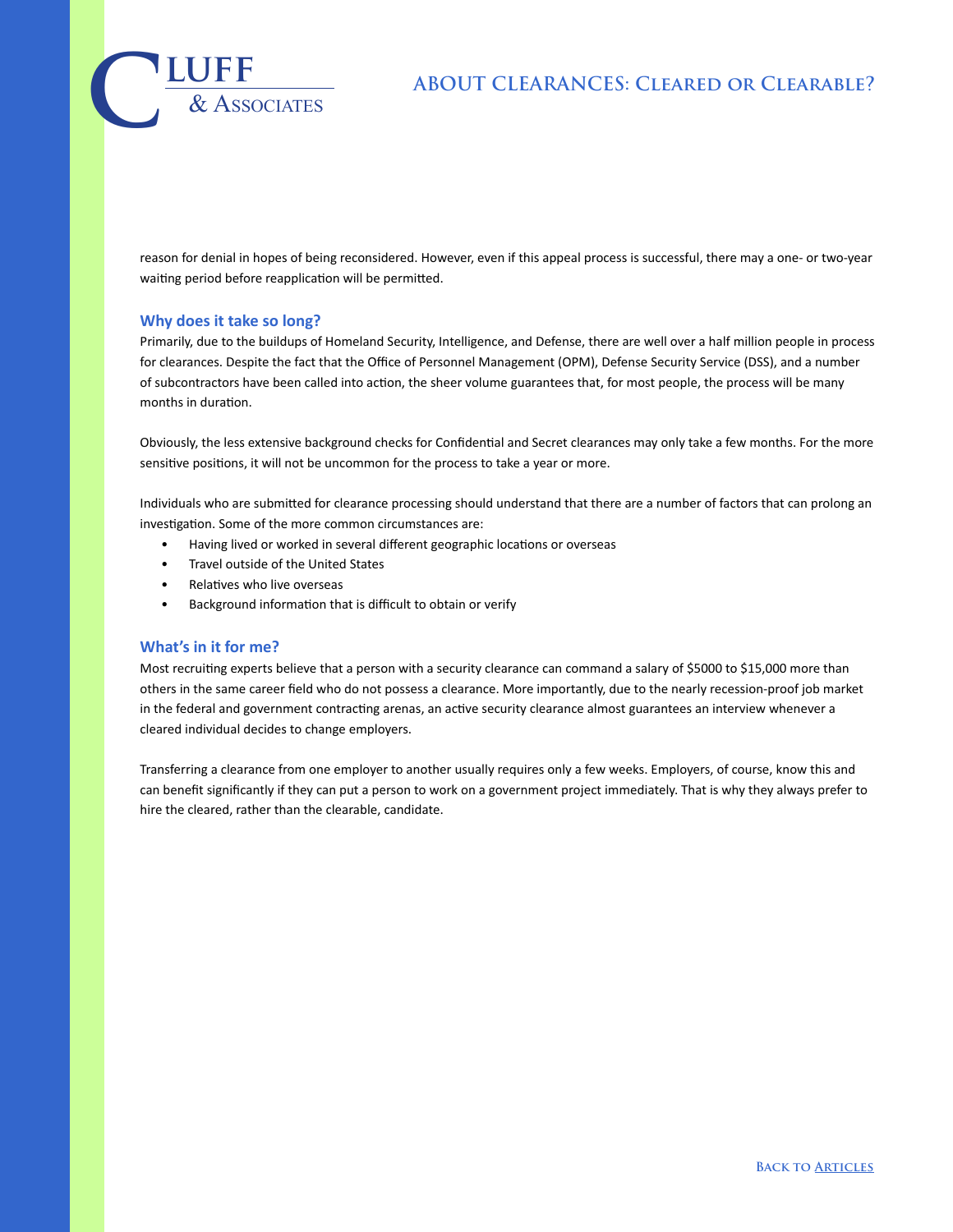# $\overline{\text{LUFF}}$  **luff**

# **POLYGRAPH CLEARANCES**

In the previous article (Cleared or Clearable?), we discussed the various types of clearances and the requirements for obtaining them. Due to the nature of the information handled by many government executives and contractors working on matters of national security, only those individuals deemed to be trustworthy and unlikely to compromise sensitive plans and information are allowed to have access to such information. Therefore, the higher level clearances required in the defense and intelligence communities often require the individual worker to complete a polygraph test as part of the clearance process.

Among the federal government agencies requiring applicants to undergo a polygraph examination as part of the clearance process are the Office of the Director of National Intelligence, the Central Intelligence Agency, Defense Intelligence Agency, Drug Enforcement Agency, Federal Bureau of Investigation, National Security Agency, National Geospatial Agency, and National Reconnaissance Office. However, it should be noted that these agencies may vary the scope, method, or procedures used in the conduct of these polygraph tests.

#### **What is the government's policy regarding polygraphs?**

With the National Security Act of 1947 as a cornerstone, various regulations and presidential executive orders have been issued to lead us to where we are today. Key among them are the Executive Order 12829, which created the National Industrial Security Program, and the Department of Defense Directive 5210.48 and DoD Regulation 5320.48R.

These regulations and orders make the polygraph a mandatory condition for employment by, or assignment to, most Defense or Intelligence components dealing with sensitive national security programs. While an individual is free to refuse to take the polygraph examination, doing so will prevent that individual from working on special access programs (SAP) or with special compartmentalized information (SCI). In all cases, the polygraph examination is a supplement to, not a substitute for, a thorough background investigation.

The objective of the DoD policy is to prevent the unauthorized disclosure of information that could reasonably be expected to jeopardize human life or safety, or result in the loss of unique or uniquely productive intelligence sources or methods vital to U.S. security, or compromise technologies, plans, or procedures vital to the strategic advantage of the United States.

#### **What are my rights if asked to sit for a polygraph examination?**

The DoD policy regarding the administration of polygraph examinations provides safeguards to protect the rights and privacy of individuals. Although individuals have the right to obtain and consult with legal counsel during the polygraph, most job seekers are either unaware of this right or choose not to do so for fear of being perceived as uncooperative or deceptive.

At the time of the polygraph examination, individuals are advised of their privilege against self-incrimination. As such, the person being questioned may terminate the polygraph at any time. For example, a person questioned about a matter that, if discussed, might reveal some previously undisclosed criminal or illegal activity, may choose not to answer and immediately terminate the examination. Such information, if disclosed, is required to be turned over to the Department of Justice for further investigation. However, no action can be taken against an individual for refusal to take or complete the polygraph examination when such incriminating information has not been disclosed.

The DoD policy also requires that all questions asked during the examination must be reviewed with the applicant before the examination and have special relevance to the subject of the inquiry. Specifically prohibited from use in this examination are those